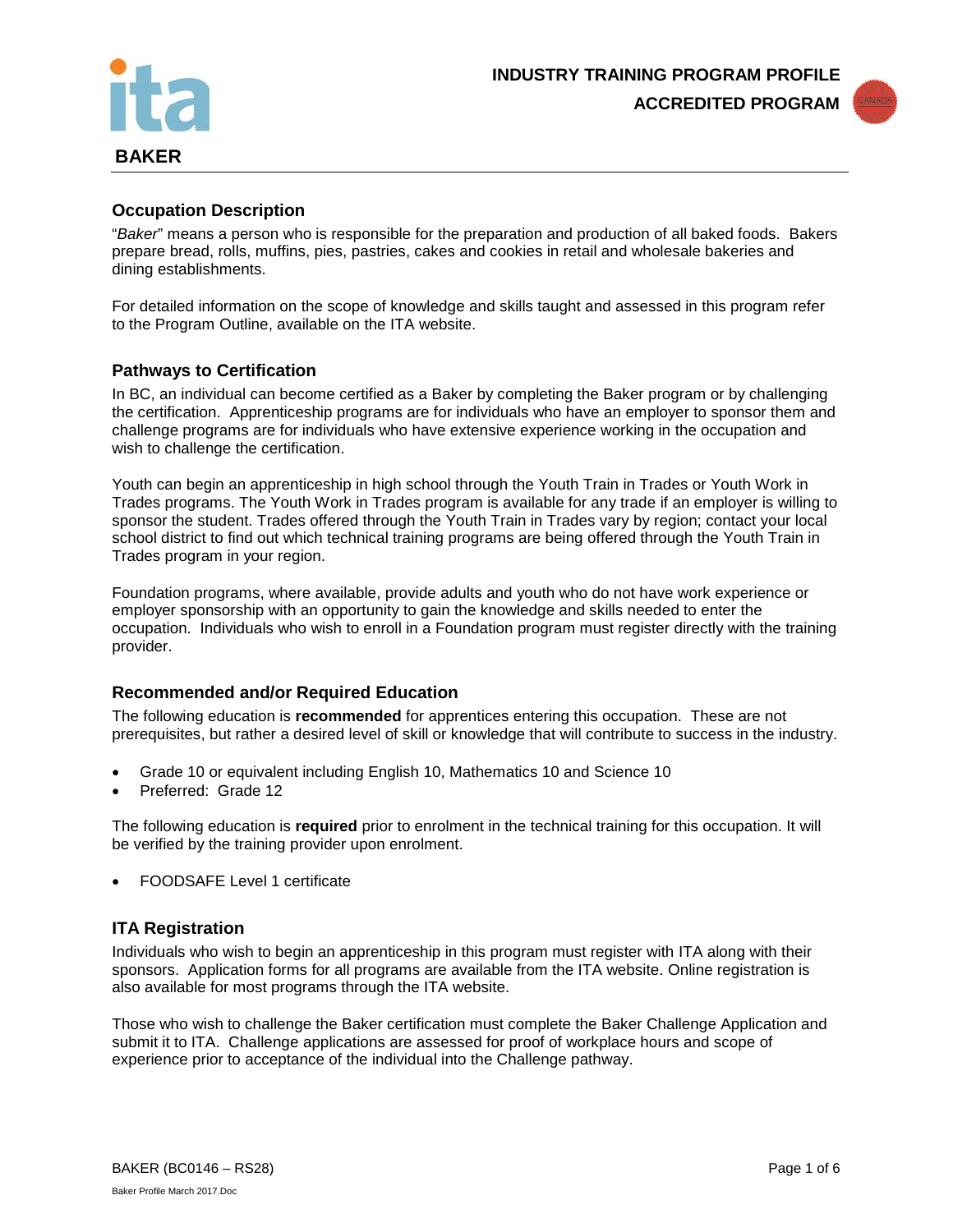



## **Apprenticeship Pathway**

This graphic provides an overview of the Baker apprenticeship pathway.



*\*Suggested duration based on 30-hour week*

#### *CROSS-PROGRAM CREDITS*

*Individuals who hold the credentials below are entitled to receive partial credit toward the completion requirements of this program*

*None*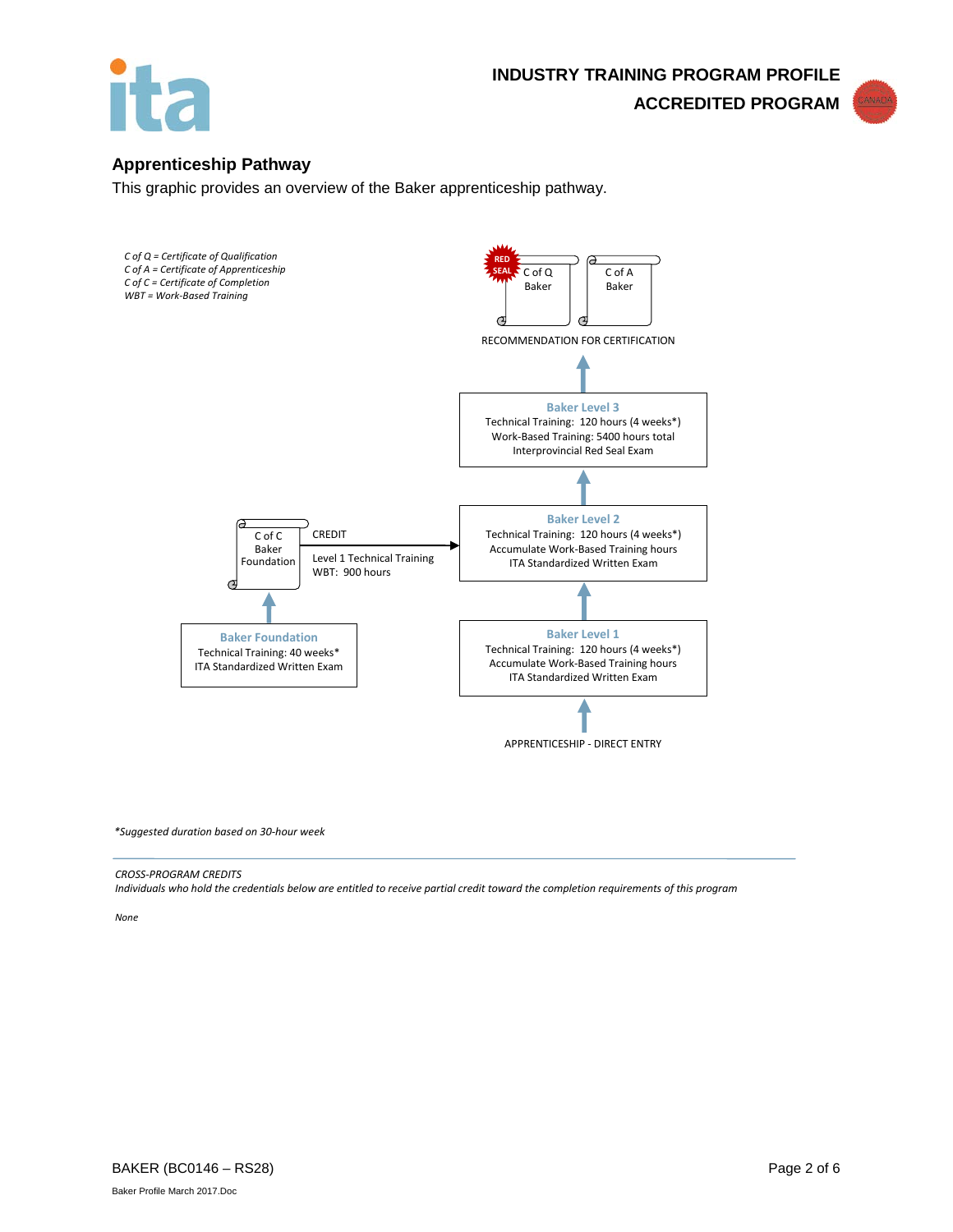

**ACCREDITED PROGRAM**



|                                       | <b>Apprenticeship Program Standards</b>                                                                                                                                                                                                                                                                                                     |                                                                                                                                                                                                                                                   |  |
|---------------------------------------|---------------------------------------------------------------------------------------------------------------------------------------------------------------------------------------------------------------------------------------------------------------------------------------------------------------------------------------------|---------------------------------------------------------------------------------------------------------------------------------------------------------------------------------------------------------------------------------------------------|--|
| <b>Credentials Awarded</b>            | Baker - Certificate of Qualification with Interprovincial Red Seal endorsement<br>Baker - Certificate of Apprenticeship                                                                                                                                                                                                                     |                                                                                                                                                                                                                                                   |  |
| <b>ITA Registration Prerequisites</b> | Agreement signed by the employer to sponsor the apprentice<br>٠.                                                                                                                                                                                                                                                                            |                                                                                                                                                                                                                                                   |  |
| <b>Completion Requirements</b>        | Certification as a Baker is awarded upon successful completion of:                                                                                                                                                                                                                                                                          |                                                                                                                                                                                                                                                   |  |
|                                       | Requirement                                                                                                                                                                                                                                                                                                                                 | Level of Achievement Required                                                                                                                                                                                                                     |  |
|                                       | <b>Technical Training</b>                                                                                                                                                                                                                                                                                                                   | Minimum 70% in each level of technical training:<br>Level 1: 120 hours (or 4 weeks*) and ITA<br>Standardized Written Exam<br>• Level 2: 120 hours (or 4 weeks*) and ITA<br><b>Standardized Written Exam</b><br>Level 3: 120 hours (or 4 weeks*)   |  |
|                                       | Interprovincial Red Seal Exam                                                                                                                                                                                                                                                                                                               | Minimum 70%                                                                                                                                                                                                                                       |  |
|                                       | <b>Work-Based Training</b>                                                                                                                                                                                                                                                                                                                  | $\bullet$ 5,400 hours                                                                                                                                                                                                                             |  |
|                                       | Recommendation for Certification                                                                                                                                                                                                                                                                                                            | Recommendation for certification signed by<br>٠<br>the Sponsor and an individual holding<br>credentials eligible for sign-off authority                                                                                                           |  |
|                                       | (*Assuming 30 hours in school per week)                                                                                                                                                                                                                                                                                                     |                                                                                                                                                                                                                                                   |  |
| <b>Program Duration</b>               | Duration varies depending on how training is delivered, but the program generally takes<br>3 years to complete.                                                                                                                                                                                                                             |                                                                                                                                                                                                                                                   |  |
|                                       | The technical training requirement is typically met through block-release training (full-<br>time, at school) delivered by an ITA-approved training provider. It can also be met<br>through approved alternative training models (e.g., distance education, online, part-time)<br>and/or level challenge where these options are available. |                                                                                                                                                                                                                                                   |  |
| <b>Sign-off Authority</b>             | Credentials eligible to sign-off on the Recommendation for Certification:                                                                                                                                                                                                                                                                   |                                                                                                                                                                                                                                                   |  |
|                                       | Baker - Certificate of Qualification<br>٠<br>Cook - Certificate of Qualification<br>Certified Chef de Cuisine                                                                                                                                                                                                                               | Baker - Certificate of Qualification with Interprovincial Red Seal endorsement<br>Cook (Professional Cook 3) - Interprovincial Red Seal endorsement<br>• ITA-issued letter authorizing supervision and sign-off of apprentices in this occupation |  |
| Challenging a Level                   | The following levels of technical training can be challenged for advanced placement in<br>this program:<br>• Level 1<br>$\blacksquare$ Level 2                                                                                                                                                                                              |                                                                                                                                                                                                                                                   |  |
| <b>Cross-Program Credits</b>          | Individuals who hold the credentials listed below are entitled to receive credit toward the<br>completion requirements of this program                                                                                                                                                                                                      |                                                                                                                                                                                                                                                   |  |
|                                       | Credential                                                                                                                                                                                                                                                                                                                                  | Credit(s) Granted                                                                                                                                                                                                                                 |  |
|                                       | • None                                                                                                                                                                                                                                                                                                                                      | $\blacksquare$ N/A                                                                                                                                                                                                                                |  |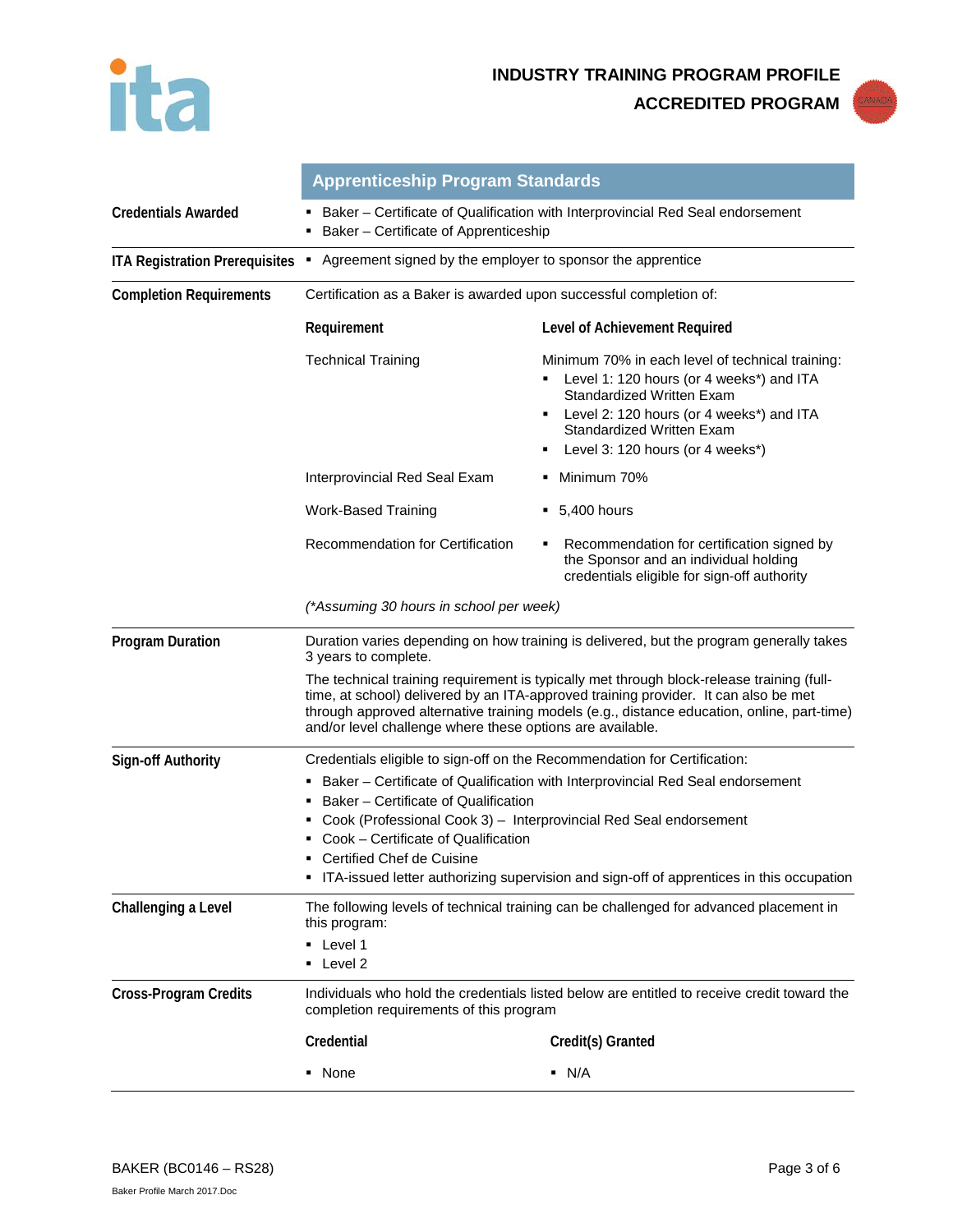



## **Challenge Pathway**

This graphic provides an overview of the Baker challenge pathway.





#### CREDIT FOR PRIOR LEARNING

*Individuals who hold the credentials listed below are entitled to receive partial credit toward the completion requirements of this program*

*None*

|                                  | <b>Challenge Program Standards</b>                                                                                                                                                                                                                         |                               |  |
|----------------------------------|------------------------------------------------------------------------------------------------------------------------------------------------------------------------------------------------------------------------------------------------------------|-------------------------------|--|
| <b>Credentials Awarded</b>       | Baker – Certificate of Qualification with Interprovincial Red Seal endorsement                                                                                                                                                                             |                               |  |
|                                  | ITA Registration Prerequisites An approved Challenge Application, which includes:<br>■ 8,100 documented hours of directly related experience working in the occupation<br>Evidence of achievement of required competencies<br>FOODSAFE Level 1 certificate |                               |  |
| <b>Credit for Prior Learning</b> | Individuals who hold the credentials listed below are considered to have met, or<br>partially met, the prerequisites for challenging this program:                                                                                                         |                               |  |
|                                  | Credential                                                                                                                                                                                                                                                 | Credit(s) Granted             |  |
|                                  | None                                                                                                                                                                                                                                                       | $\blacksquare$ N/A            |  |
| <b>Completion Requirements</b>   | Certification as a Baker is awarded upon successful completion of:                                                                                                                                                                                         |                               |  |
|                                  | Requirement                                                                                                                                                                                                                                                | Level of Achievement Required |  |
|                                  | Interprovincial Red Seal Exam                                                                                                                                                                                                                              | Minimum 70%<br>٠              |  |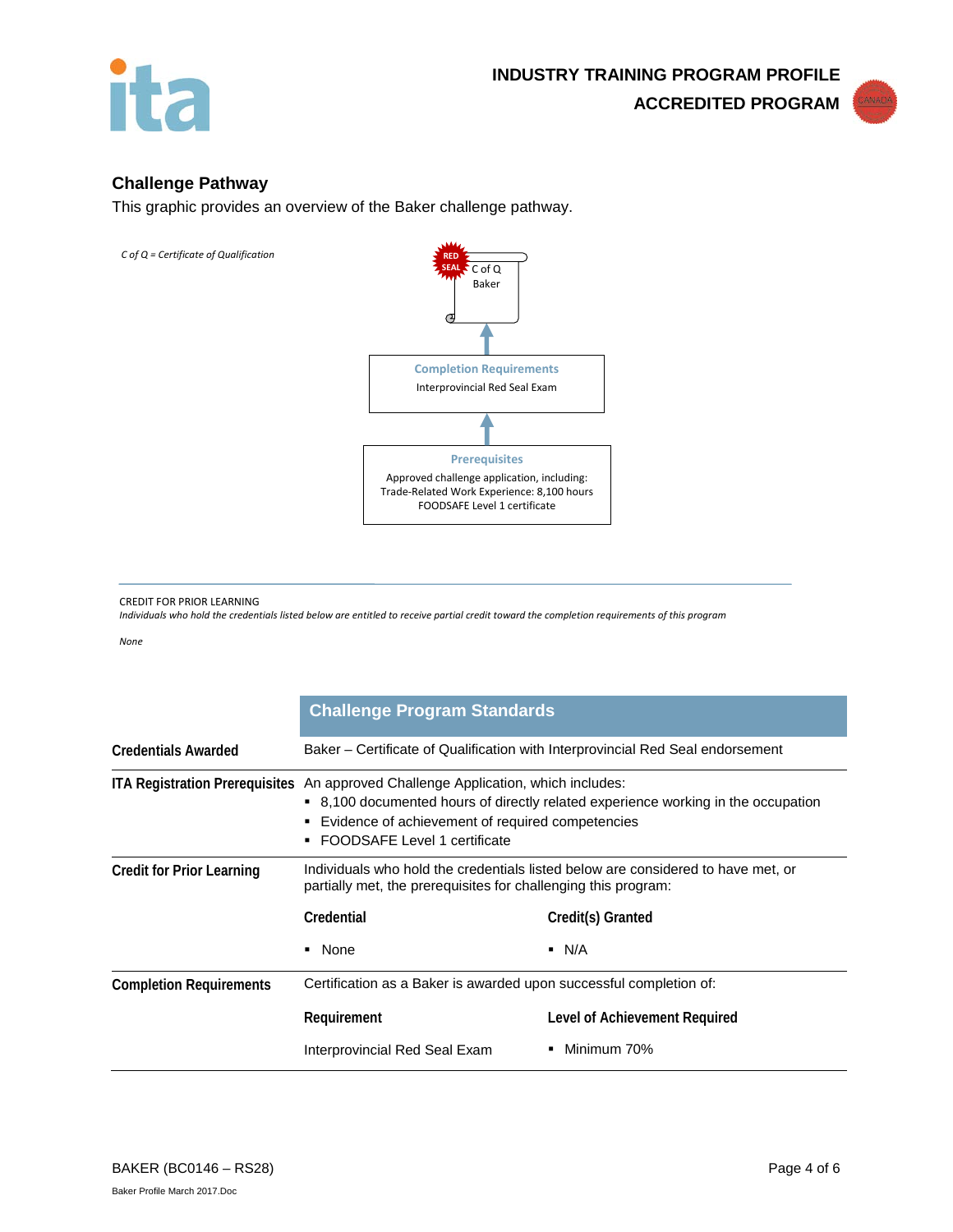



# **Foundation Program**

Refer to the Apprenticeship pathway credentialing model for this program to see how the Baker Foundation program fits into the apprenticeship pathway for this occupation.

|                                     | <b>Foundation Program Standards</b>                                                                                                                                                                                                                                                                           |                                                                                                                                                                                   |  |
|-------------------------------------|---------------------------------------------------------------------------------------------------------------------------------------------------------------------------------------------------------------------------------------------------------------------------------------------------------------|-----------------------------------------------------------------------------------------------------------------------------------------------------------------------------------|--|
| <b>Credentials Awarded</b>          | Baker - Certificate of Completion                                                                                                                                                                                                                                                                             |                                                                                                                                                                                   |  |
| <b>Enrollment Prerequisites</b>     | Contact training provider. Prerequisites vary between training institutions                                                                                                                                                                                                                                   |                                                                                                                                                                                   |  |
| <b>Completion Requirements</b>      | A Certificate of Completion in this program is awarded upon successful completion of:                                                                                                                                                                                                                         |                                                                                                                                                                                   |  |
|                                     | Requirement                                                                                                                                                                                                                                                                                                   | Level of Achievement Required                                                                                                                                                     |  |
|                                     | Technical Training and ITA Standardized<br><b>Written Exam</b>                                                                                                                                                                                                                                                | • Minimum 70%                                                                                                                                                                     |  |
| <b>Program Duration</b>             | Duration varies depending on how training is delivered, but the program generally takes 40<br>weeks to complete.                                                                                                                                                                                              |                                                                                                                                                                                   |  |
| <b>Credit toward Apprenticeship</b> | Individuals who complete the Baker Foundation program will receive the following credit<br>toward completion of the Baker apprenticeship program:<br>" Technical Training: Level 1<br>Work-Based Training: 900 hours                                                                                          |                                                                                                                                                                                   |  |
| <b>Training Topics</b>              | <b>General Areas of Competence</b><br>• Apply Occupational Skills<br>Prepare Breads and Rolls<br><b>Prepare Sweet Yeast Products</b><br><b>Prepare Cookies</b><br><b>Prepare Cakes</b><br>Prepare Pies, Puff and Pastry Doughs<br>Assemble, Ice and Decorate Cakes,<br><b>French Pastries and Petit Fours</b> | <b>Essential Skills</b><br>$\blacksquare$ Reading<br>Writing<br>Document Use<br>Numeracy<br><b>Computer Use</b><br>Thinking<br><b>Oral Communication</b><br>■ Working with Others |  |